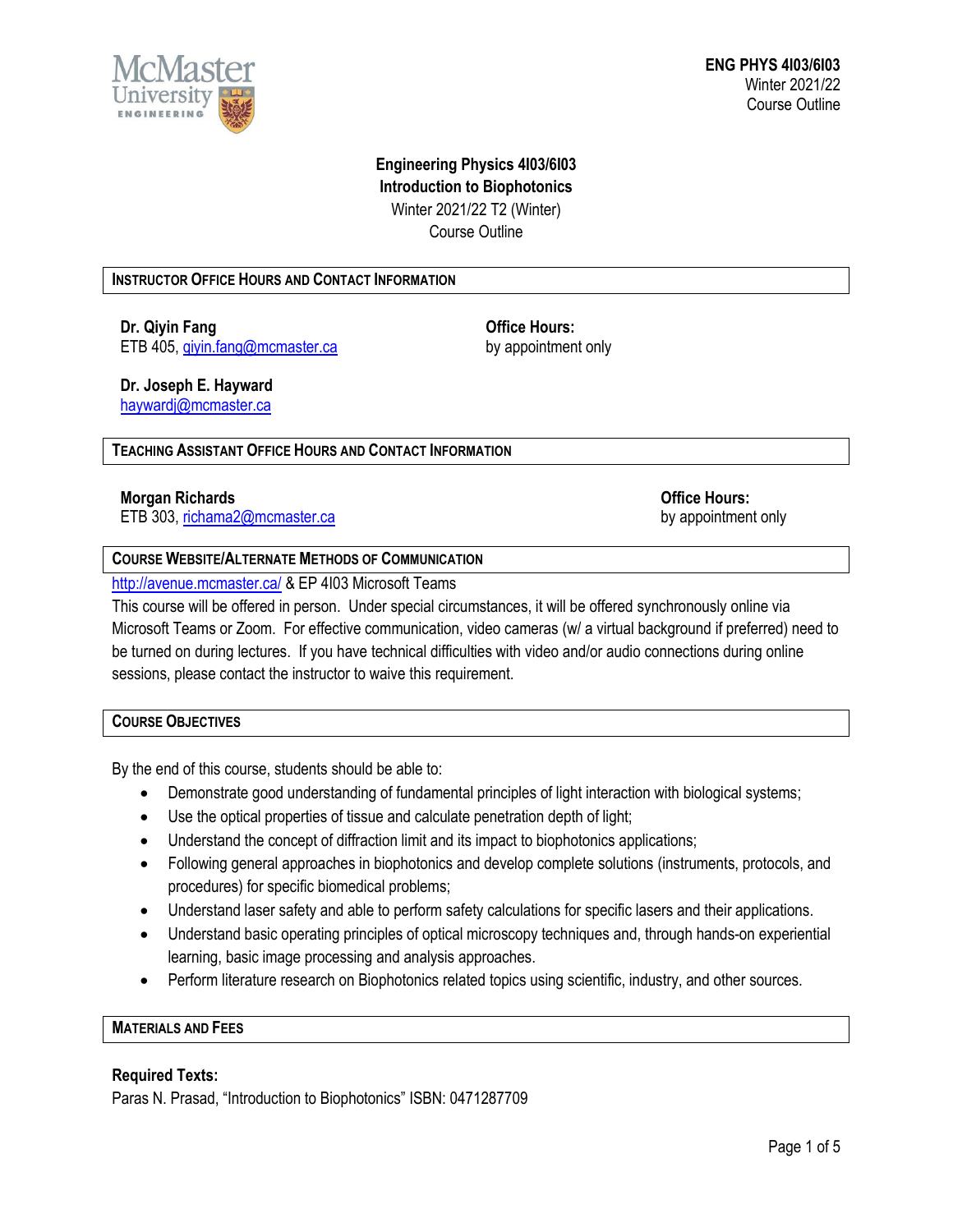

## **Calculator:**

Only the McMaster Standard Calculator (available at the Campus Store) will be permitted in tests and examinations. **Other Materials:**

Recommended for 6I03: Tuan Vo-Dinh, "Biomedical Photonics Handbook" ISBN: 0849311160

| <b>COURSE OVERVIEW</b> |                                                                         |                          |  |  |
|------------------------|-------------------------------------------------------------------------|--------------------------|--|--|
|                        |                                                                         |                          |  |  |
| Module                 | <b>Topic</b>                                                            | Readings                 |  |  |
|                        | Relevant optics and biology background review                           | Textbook & lecture notes |  |  |
|                        | Fluorescence spectroscopy and imaging and their biomedical applications |                          |  |  |
|                        | Optical microscopy and biomedical applications in live cell imaging     |                          |  |  |
|                        | Tissue Optics and laser safety                                          |                          |  |  |
|                        | Other biophotonics applications: PDT, OCT, Hyperspectral Imaging, etc.  |                          |  |  |
|                        | Fundamentals of optical image processing and analysis with a hands-on   |                          |  |  |

experiential learning module

### **ASSESSMENT**

| Component                    | Weight |  |
|------------------------------|--------|--|
| Assignments                  | 20%    |  |
| Exams                        | 50%    |  |
| Midterm: 20%                 |        |  |
| <b>Final: 30%</b>            |        |  |
| Term project                 | 25%    |  |
| Participation of Discussions | 5%     |  |
| Total                        | 100%   |  |

#### **ADDITIONAL DETAILS REGARDING COURSE MANAGEMENT AND ASSESSMENT**

- Attendance requirements: Required
- Grade adjustment techniques: N/A
- Group work expectations and how group work will be evaluated: N/A
- How work is to be submitted: through Avenue to Learn

#### **ACCREDITATION LEARNING OUTCOMES**

Disclaimer: The Learning Outcomes defined in this section are measured for Accreditation purposes only, and will not be taken into consideration in determining a student's actual grade in the course.

| <b>Outcomes</b>                                                            | Indicators |
|----------------------------------------------------------------------------|------------|
| 1. Understand the fundamental light-tissue interaction mechanisms          |            |
| 2. Able to apply the basic principles in biomedical applications           |            |
| 3. Good understanding of optical microscopy techniques and instrumentation |            |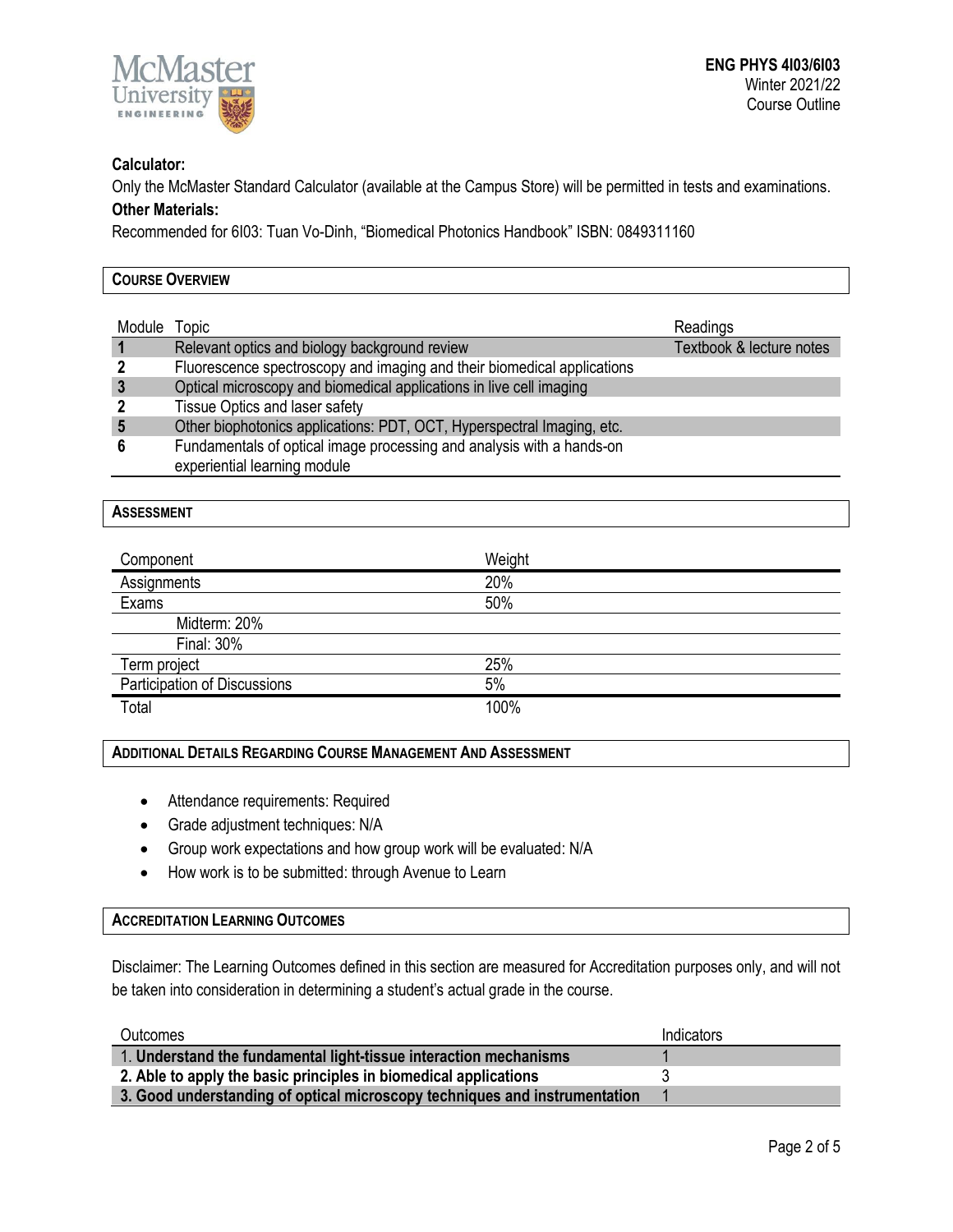

# **4. Understand laser safety and able to perform laser safety calculations** 3

#### **ACADEMIC INTEGRITY**

You are expected to exhibit honesty and use ethical behaviour in all aspects of the learning process. Academic credentials you earn are rooted in principles of honesty and academic integrity.

Academic dishonesty is to knowingly act or fail to act in a way that results or could result in unearned academic credit or advantage. This behaviour can result in serious consequences, e.g. the grade of zero on an assignment, loss of credit with a notation on the transcript (notation reads: "Grade of F assigned for academic dishonesty"), and/or suspension or expulsion from the university.

It is your responsibility to understand what constitutes academic dishonesty. For information on the various types of academic dishonesty please refer to the Academic Integrity Policy, located at <http://www.mcmaster.ca/academicintegrity>

The following illustrates only three forms of academic dishonesty:

- 1. Plagiarism, e.g. the submission of work that is not one's own or for which other credit has been obtained.
- 2. Improper collaboration in individual work.
- 3. Using and contributing to unauthorized aids in assignments, tests, and examinations.

### **ACADEMIC ACCOMMODATIONS**

Students who require academic accommodation must contact Student accessibility Services (SAS) to make arrangements with a Program Coordinator. Academic accommodations must be arranged for each term of study. Student Accessibility Services can be contact by phone at 905.525.9140 ext. 28652 or e-mail at [sas@mcmaster.ca.](mailto:sas@mcmaster.ca) For further information, consult McMaster University's Policy for [Academic Accommodation of Students with](http://www.mcmaster.ca/policy/Students-AcademicStudies/AcademicAccommodation-StudentsWithDisabilities.pdf)  [Disabilities.](http://www.mcmaster.ca/policy/Students-AcademicStudies/AcademicAccommodation-StudentsWithDisabilities.pdf)

### **NOTIFICATION OF STUDENT ABSENCE AND SUBMISSION OF REQUEST FOR RELIEF FOR MISSED ACADEMIC WORK**

- 1. The [McMaster Student Absence Form](http://mcmaster.ca/msaf/) is a self-reporting tool for Undergraduate Students to report absences DUE TO MINOR MEDICAL SITUATIONS that last up to 3 days and provides the ability to request accommodation for any missed academic work. Please note this tool cannot be used during any final examination period.
- 2. You may submit a maximum of 1 Academic Work Missed request per term. It is YOUR responsibility to follow up with your Instructor immediately (NORMALLY WITHIN TWO WORKING DAYS) regarding the nature of the accommodation. Relief for missed academic work is not guaranteed.
- 3. If you are absent for reasons other than medical reasons, for more than 3 days, or exceed 1 request per term you MUST visit the Associate Dean's Office (JHE/A214). You may be required to provide supporting documentation.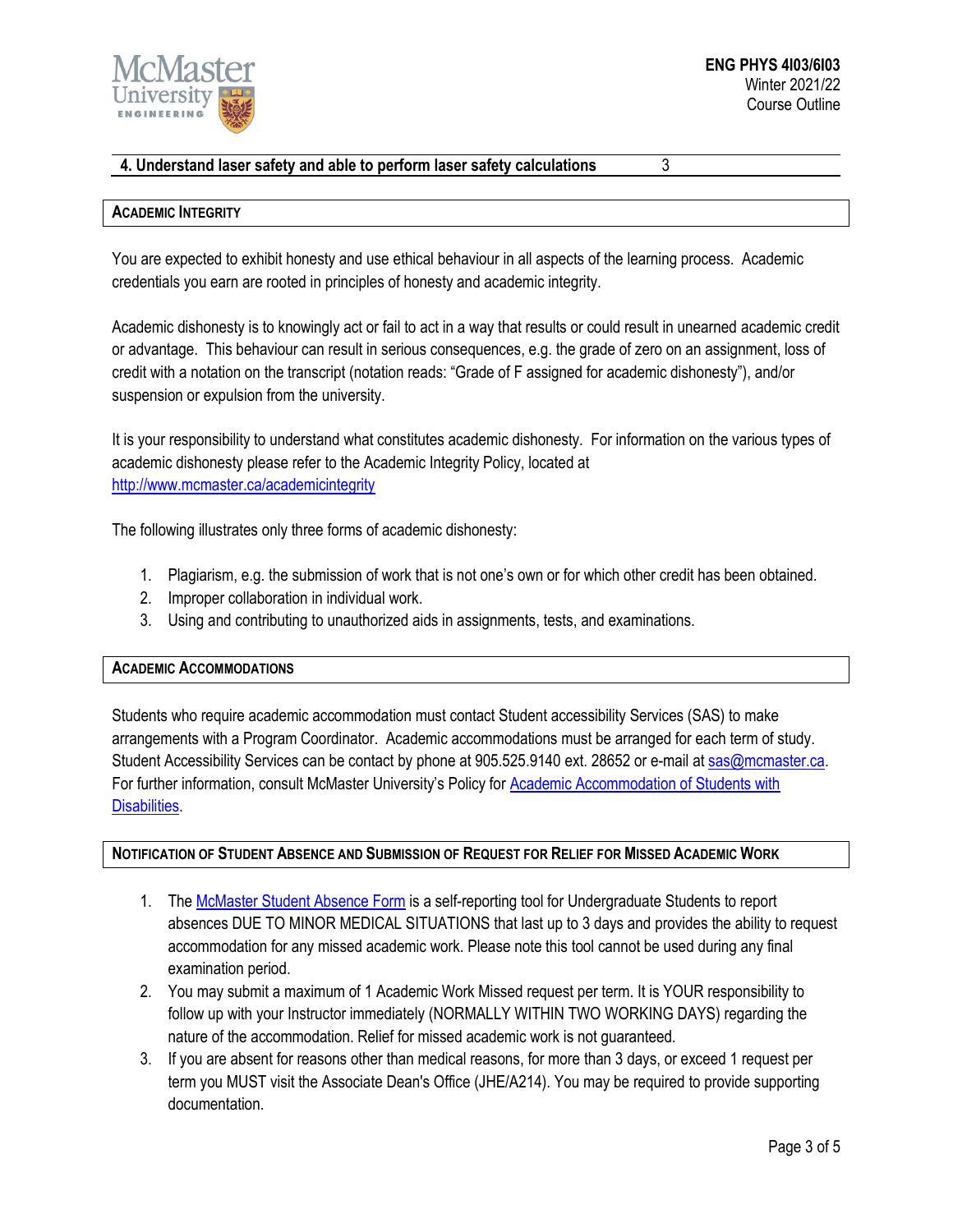

- 4. This form must be submitted during the period of absence or the following day, and is only valid for academic work missed during this period of absence.
- 5. It is the prerogative of the instructor of the course to determine the appropriate relief for missed term work in his/her course.
- 6. You should expect to have academic commitments Monday through Saturday but not on Sunday or statutory holidays. If you require an accommodation to meet a religious obligation or to celebrate an important religious holiday, you may submit the Academic Accommodation for Religious, Indigenous and Spiritual Observances (RISO) Form to the Associate Dean's Office. You can find all paperwork needed here:<http://www.eng.mcmaster.ca/current/documents.html>

### **NOTICE REGARDING POSSIBLE COURSE MODIFICATION**

The instructor and university reserve the right to modify elements of the course during the term. The university may change the dates and deadlines for any or all courses in extreme circumstances. If either type of modification becomes necessary, reasonable notice and communication with the students will be given with explanation and the opportunity to comment on changes. It is the responsibility of the student to check their McMaster email and course websites weekly during the term and to note any changes.

### **TURNITIN.COM STATEMENT**

In this course we will be using a web-based service (Turnitin.com) to reveal plagiarism. Students will be expected to submit their work electronically to Turnitin.com and in hard copy so that it can be checked for academic dishonesty. Students who do not wish to submit their wok to Turnitin.com must still submit a copy to the instructor. No penalty will be assigned to a student who does not submit work to Turnitin.com. All submitted work is subject to normal verification that standards of academic integrity have been upheld (e.g., on-line search, etc.). To see the Turnitin.com Policy, please go to [http://www.mcmaster.ca/academicintegrity/.](http://www.mcmaster.ca/academicintegrity/)

### **ON-LINE STATEMENT FOR COURSES REQUIRING ONLINE ACCESS OR WORK**

In this course, we will be using Avenue-to-Learn (including its e-mail) and Microsoft Teams. Students should be aware that, when they access the electronic components of this course, private information such as first and last names, user names for the McMaster e-mail accounts, and program affiliation may become apparent to all other students in the same course. The available information is dependent on the technology used. Continuation in this course will be deemed consent to this disclosure. If you have any questions or concerns about such disclosure, please discuss this with the course instructor.

### **REFERENCE TO RESEARCH ETHICS**

The two principles underlying integrity in research in a university setting are these: a researcher must be honest in proposing, seeking support for, conducting, and reporting research; a researcher must respect the rights of others in these activities. Any departure from these principles will diminish the integrity of the research enterprise. This policy applies to all those conducting research at or under the aegis of McMaster University. It is incumbent upon all